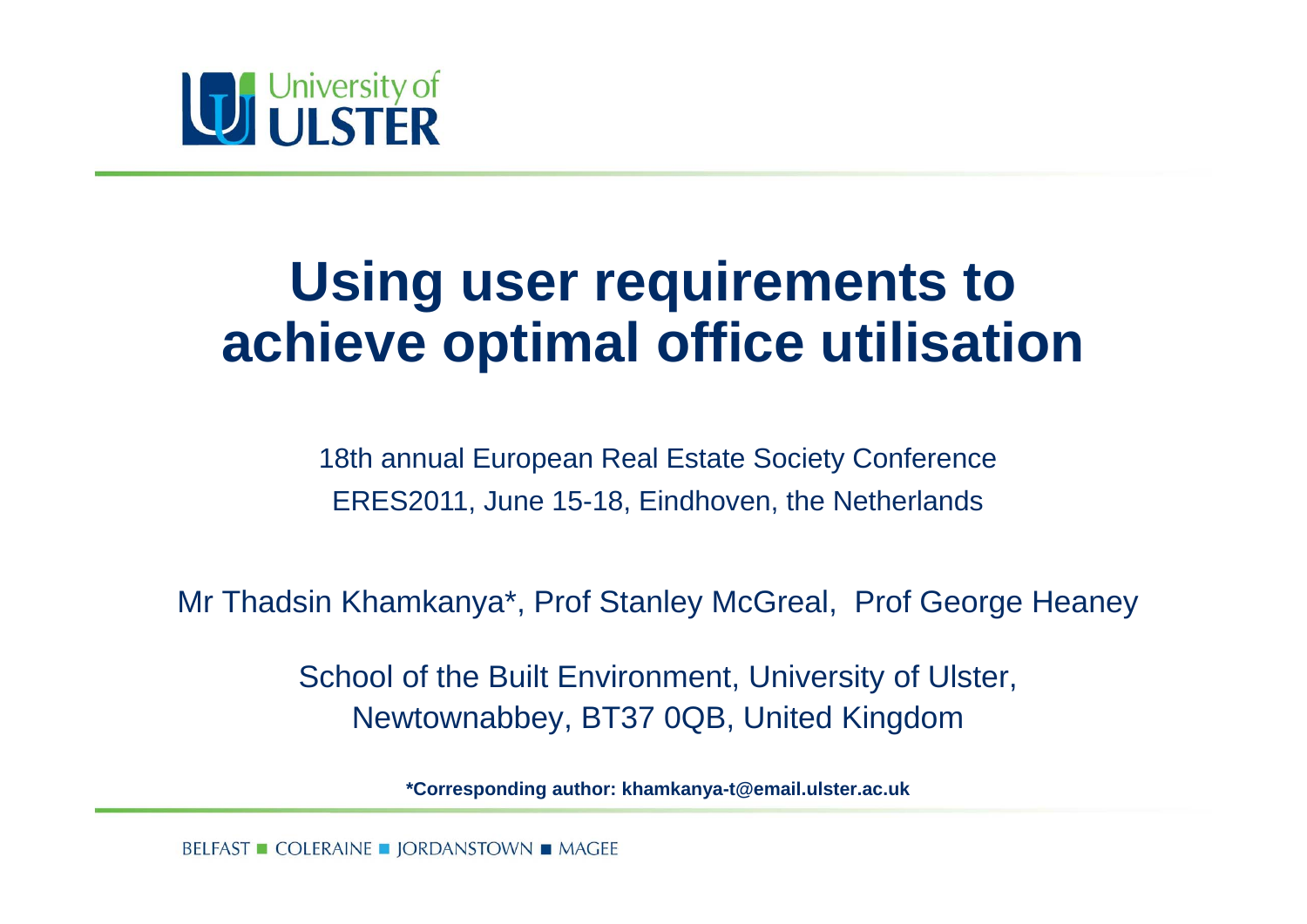#### **Abstract**

- $\overline{\phantom{a}}$  This research is based on principles of corporate real estate and facilities management to understand the current philosophy of work and life of office users. Modern workplace management influences modern corporations to manage their office spaces more economically while supporting office users to be more productively. The survey in offices across the UK confirmed that office users perceive about office satisfaction in different ways. Furthermore, this study tried to compare the existing workplace practice with the one preferred by the users. Based on the offices involved in this study, end-user requirements can potentially help saving 20% of the existing annual occupancy costs.
- $\mathcal{L}_{\mathcal{A}}$ **Keywords**: Office User Requirements, Workspace Allocation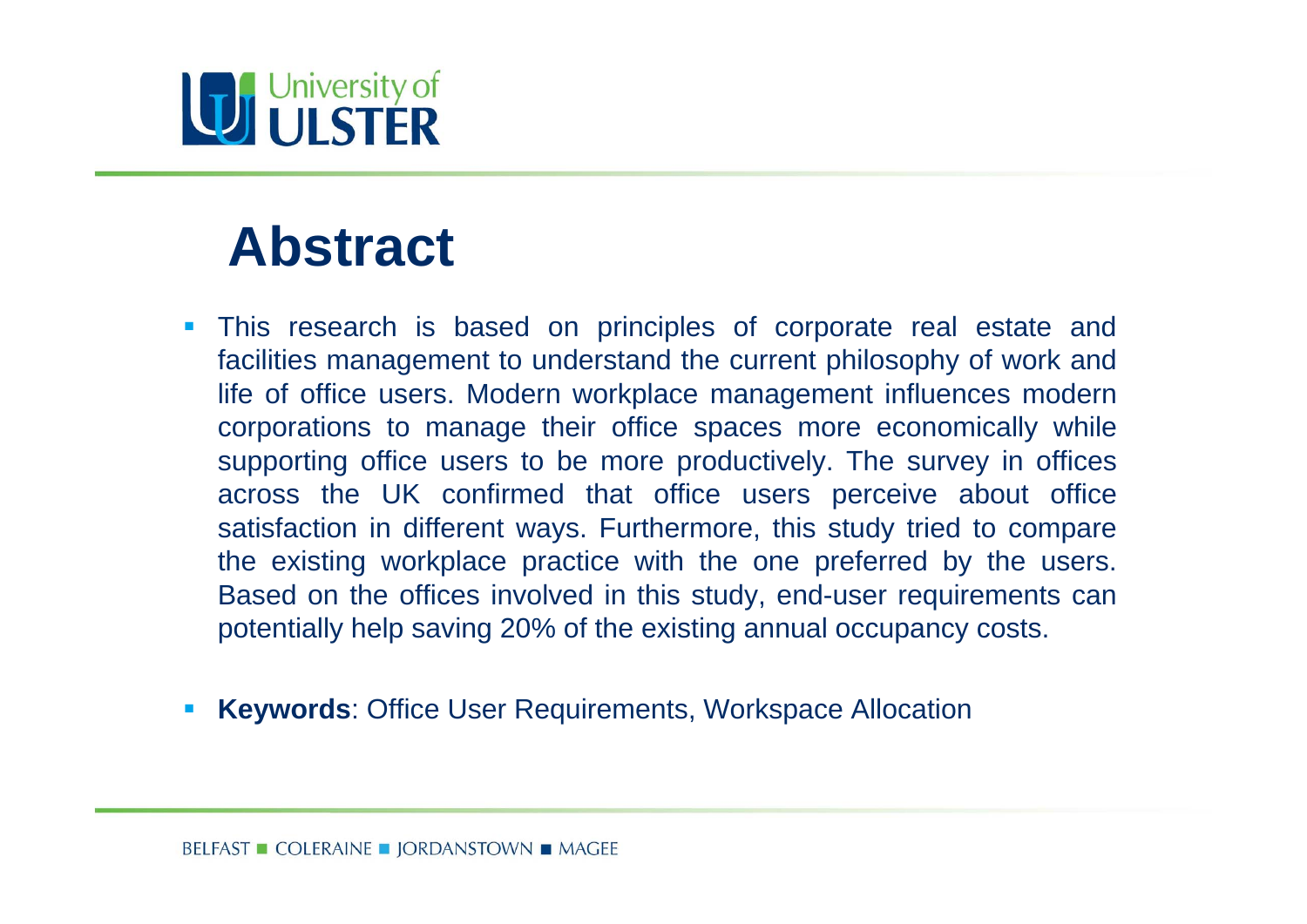#### **Background**

- **Workplace is recognised as the place that** knowledge workers performing business activities and, sometimes, differently defined from various perspectives (Cairns, 2003).
- **Becker (2001) mentioned that workplace can be** an ecosystem developed to support people and the nature of their works.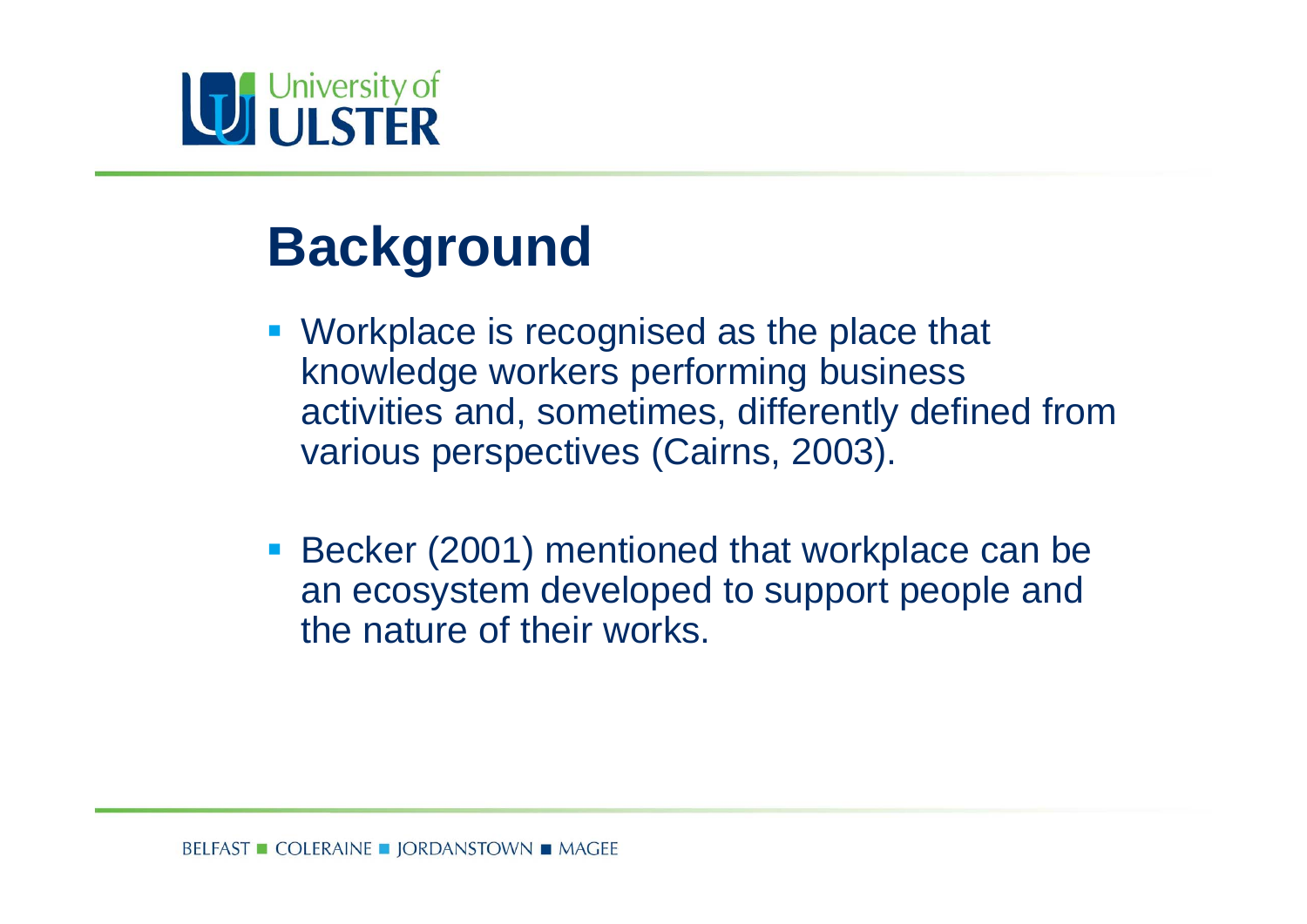#### **Background**

- $\Box$  Haynes (2008) reveals that workplace environments consist of physical and behavioural aspects.
- $\mathcal{L}_{\mathcal{A}}$  The former consists of components that relate to the office occupiers' ability to physically connect with their work environment, while the latter consists of the components that relate to how well the occupiers connect with or impact on each other in psychological ways.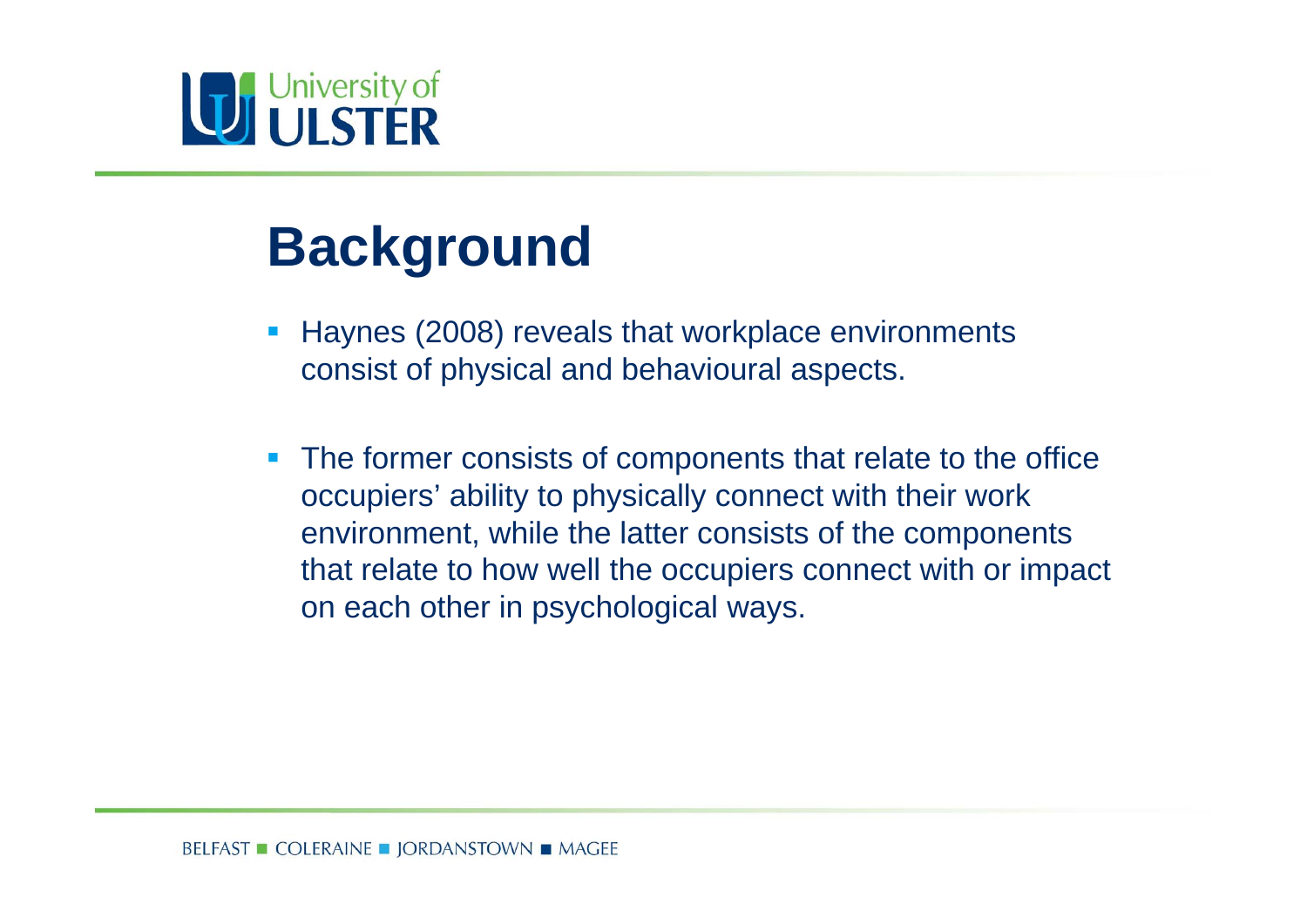

### **Workplace in practice**



Source: Hardy *et al.* (2008)

BELFAST ■ COLERAINE ■ JORDANSTOWN ■ MAGEE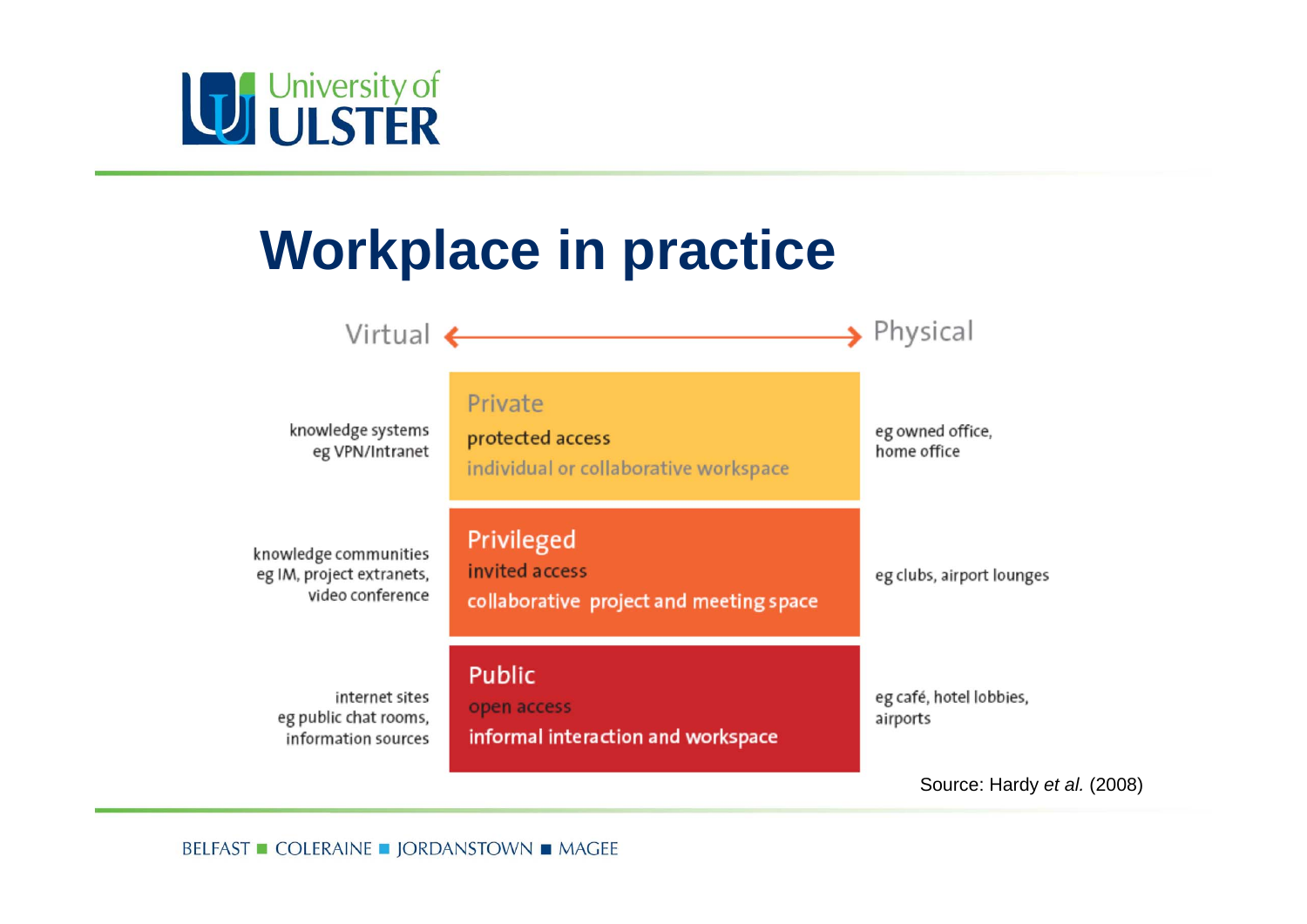

#### **End-user characteristics**

#### PROGRESS OF CULTURAL AND MINDSET CHANGE



Source: Hardy *et al.* (2008)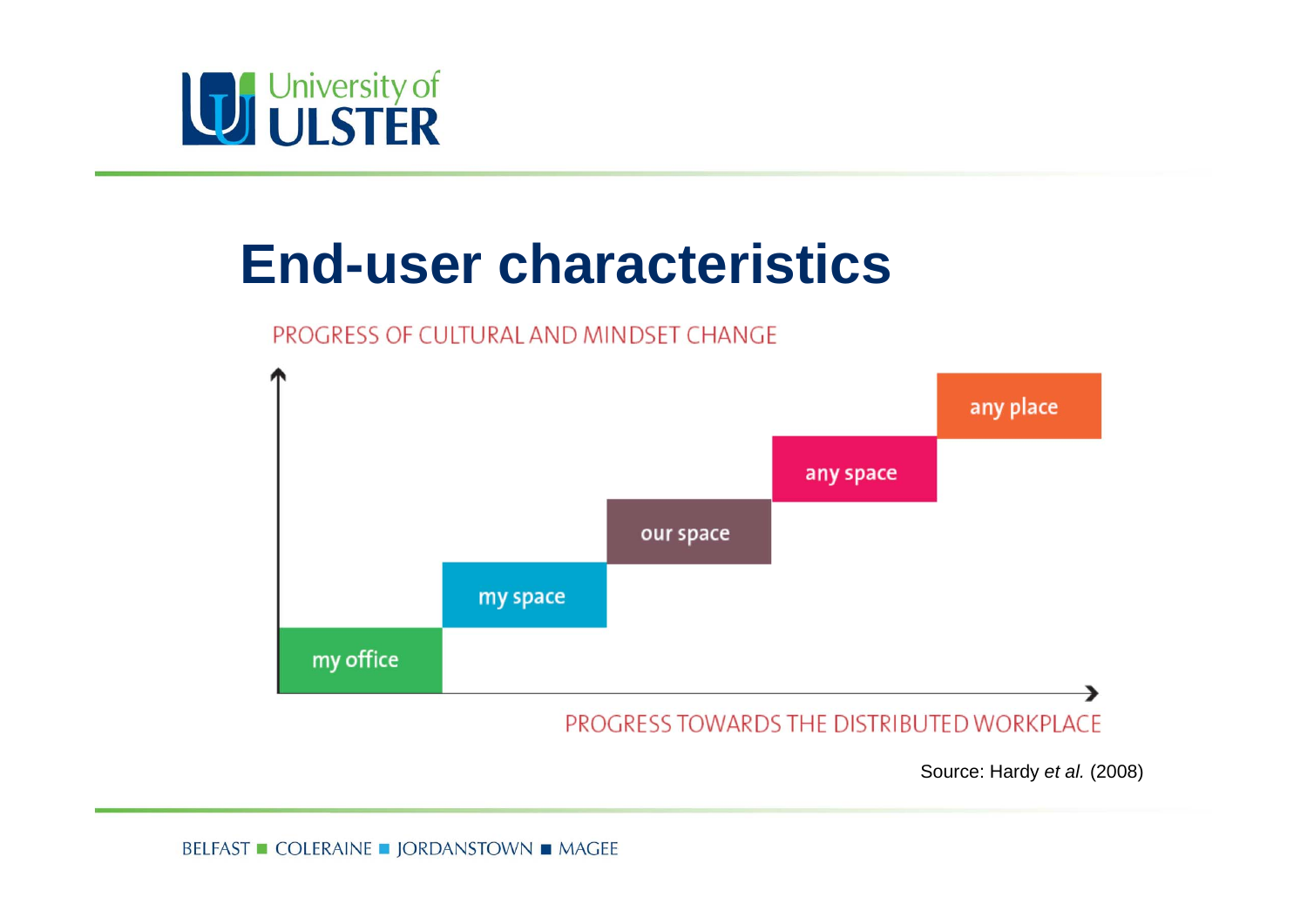# University of

#### **Direct end-user requirements**

workstyle categories:

|                                                                                   | residents       |                    | internally mobile         |                         | externally mobile     |                        |
|-----------------------------------------------------------------------------------|-----------------|--------------------|---------------------------|-------------------------|-----------------------|------------------------|
| workstyle characteristics:                                                        | team<br>anchors | process<br>workers | knowledge/<br>net-workers | executives/<br>managers | nomads/<br>travellers | home/remote<br>workers |
| use of owned office desk                                                          |                 |                    |                           |                         |                       |                        |
| use of shared office desks                                                        |                 |                    |                           |                         |                       |                        |
| time in prime office, not at desk                                                 |                 |                    |                           |                         |                       |                        |
| internal physical interaction                                                     |                 |                    |                           |                         |                       |                        |
| external physical interaction                                                     |                 |                    |                           |                         |                       |                        |
| dependency on paper files                                                         |                 |                    |                           |                         |                       |                        |
| dependency on office systems                                                      |                 |                    |                           |                         |                       |                        |
| need for mobile ICT                                                               |                 |                    |                           |                         |                       |                        |
| need for fixed ICT                                                                |                 |                    |                           |                         |                       |                        |
| mod - high<br>high<br>low - mod<br>relative importance<br>low<br>$C_{\text{All}}$ |                 |                    |                           |                         |                       |                        |

Source: Hardy *et al.* (2008)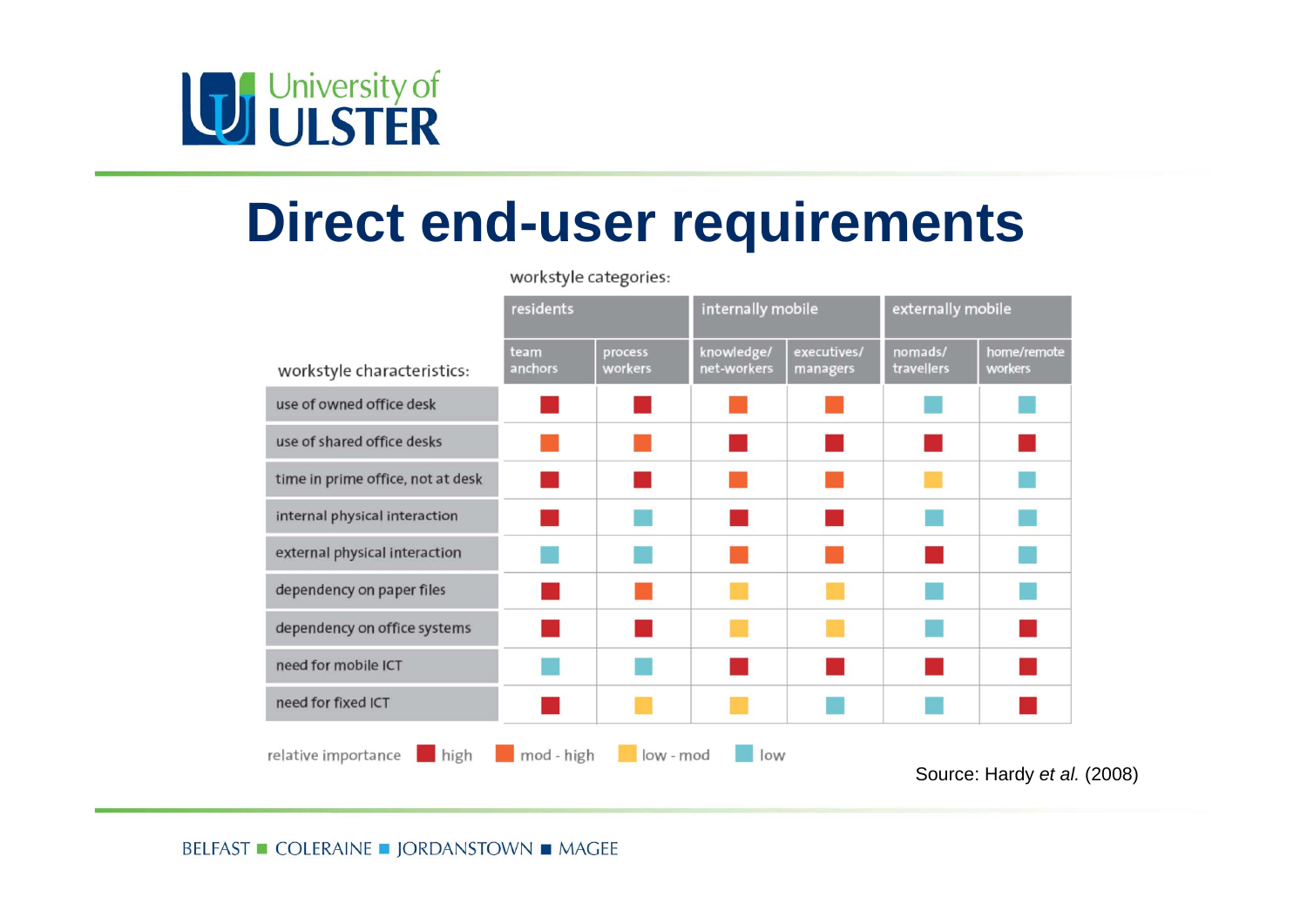# University of

### **Methodology**

- The justification of the research approach reflected that this study needed a mixed methods approach.
- **The employment of mixed qualitative and quantitative** methods was considered as the most balanced position in achieving the optimal outcomes.
- $\overline{\phantom{a}}$  Two questionnaire sets were developed to reach different sources of information namely workplace users and office/facilities managers.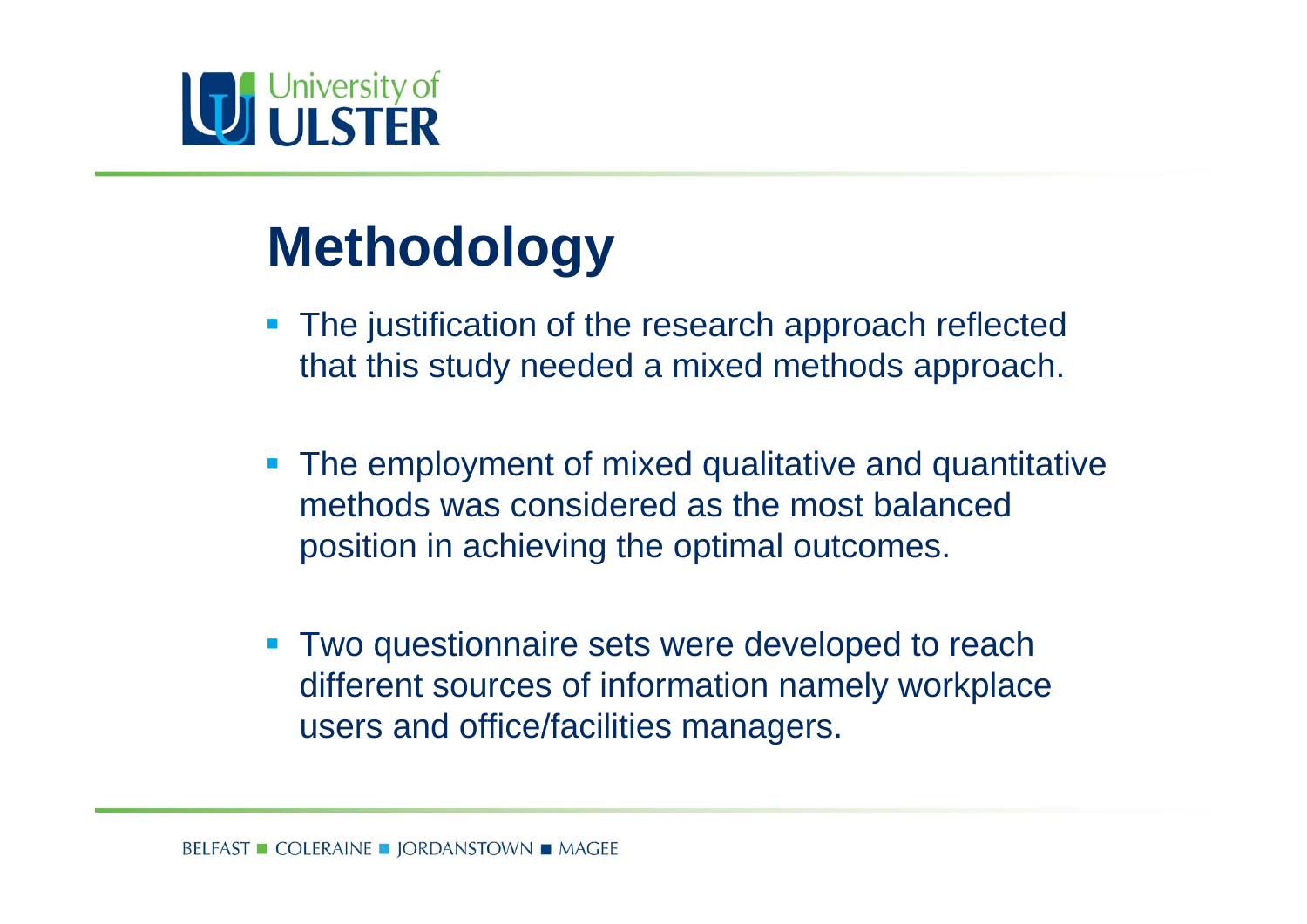

### **Methodology (cont.)**

- **Each office needs to provide multiple responses from** its users and one response from the FM/office manager as the information was used in a multiplecase study.
- **The office analysis scenarios were designed to** understand the difference in space utilisation.
- **The analysis proposed three office utilisation** scenarios namely existing practice, property-centric practice and user-centric practice.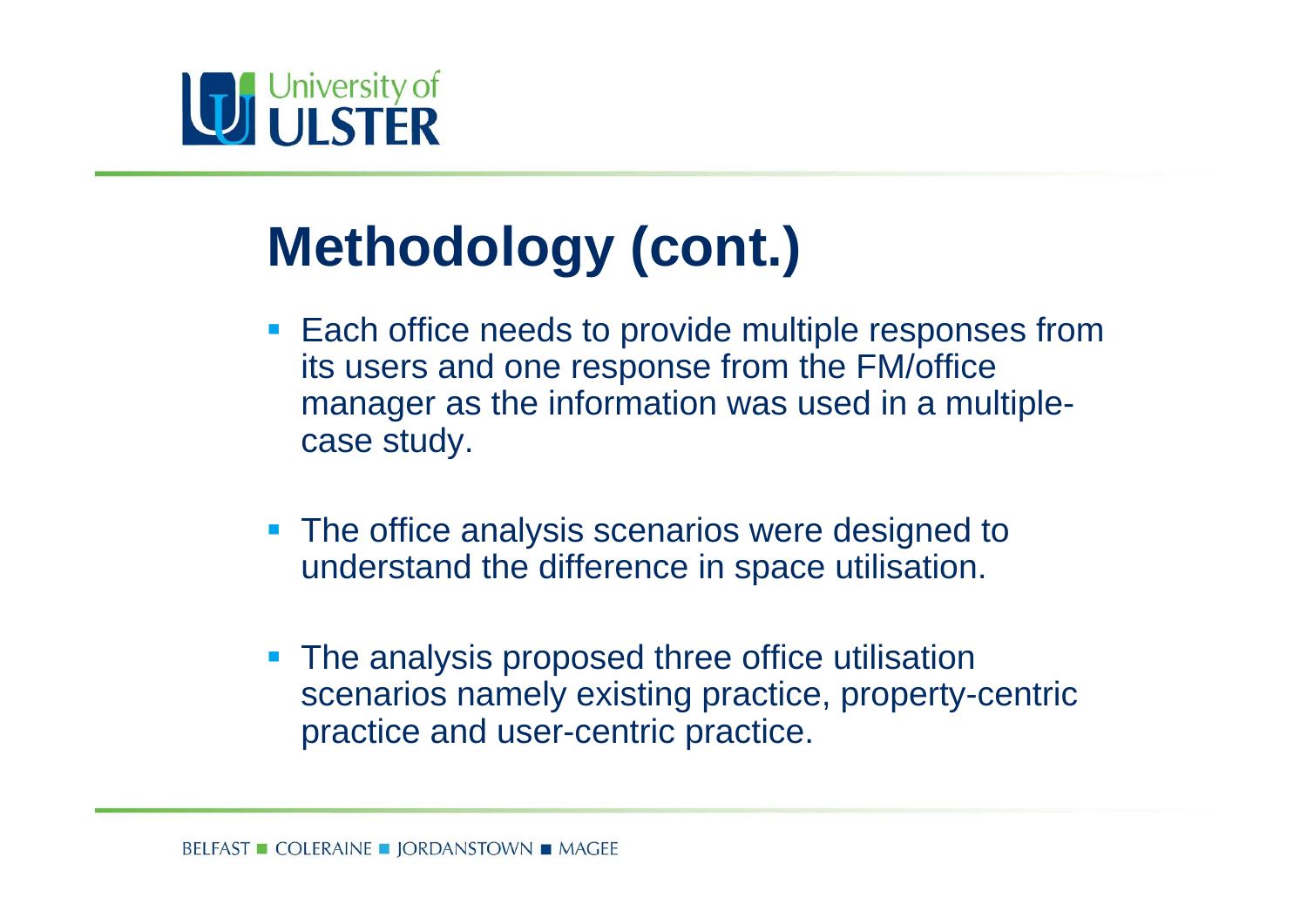### **July University of**

#### **Results**

- **Sixteen offices participating in this study are from** Belfast, Edinburgh, Glasgow, Guildford, Liverpool, London and Newcastle
- **More than 50% (9 offices) are based in the business** area of Belfast City, while others are situated in the city centre areas.
- $\mathcal{L}_{\mathcal{A}}$  These offices reflect the quality of location as this factor implies to surrounding quality amenities and transportation convenience with high mobility.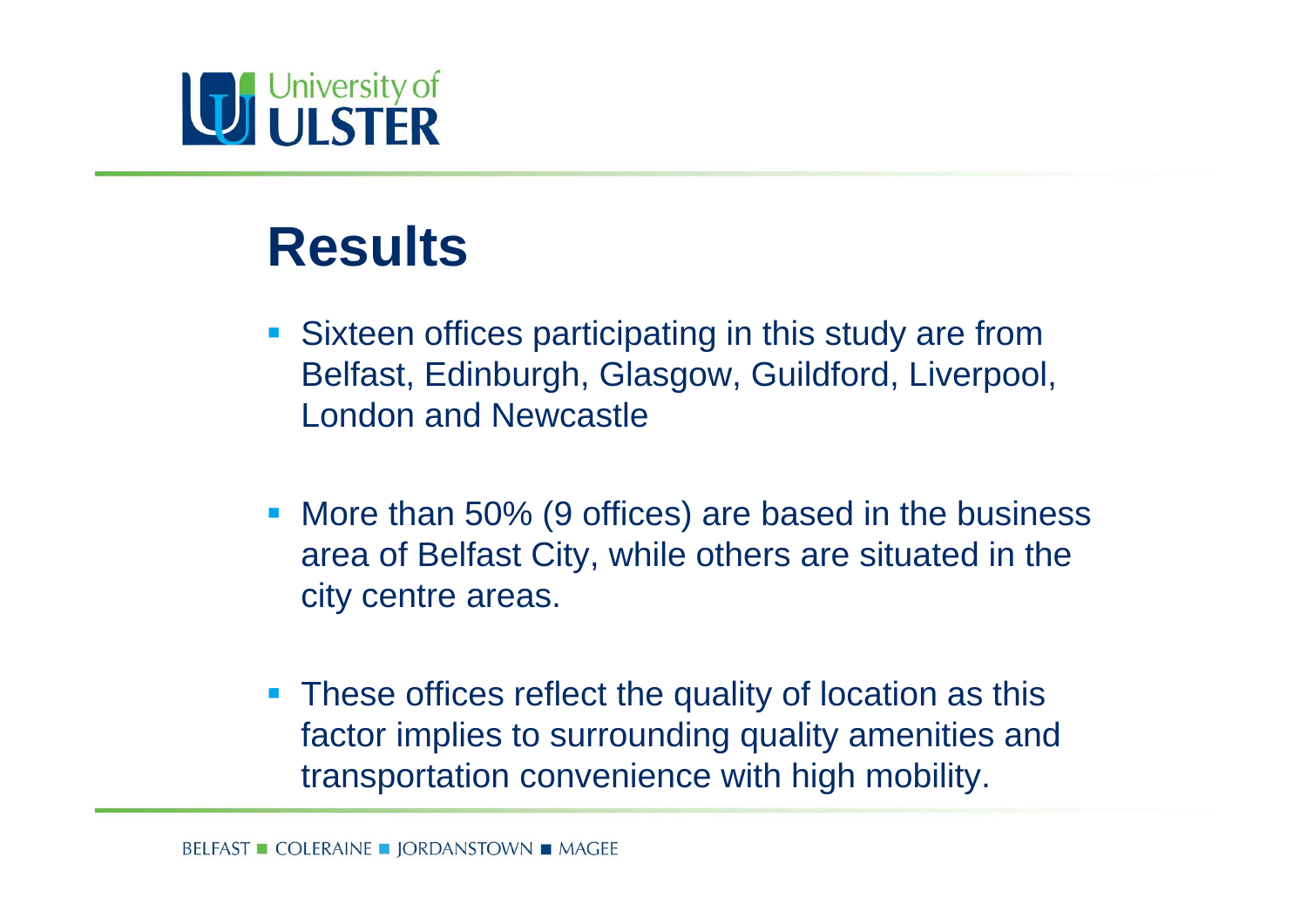### **Results (cont.)**

- **The office-level analysis provides insights into** the understanding of office properties and user characteristics as the offices can save up the occupancy costs 10%-20% by adopting usercentric approach.
- **Economies of scale is apparent where larger** offices can provide larger impacts while the smaller offices have a limited scale to maximise their office areas.